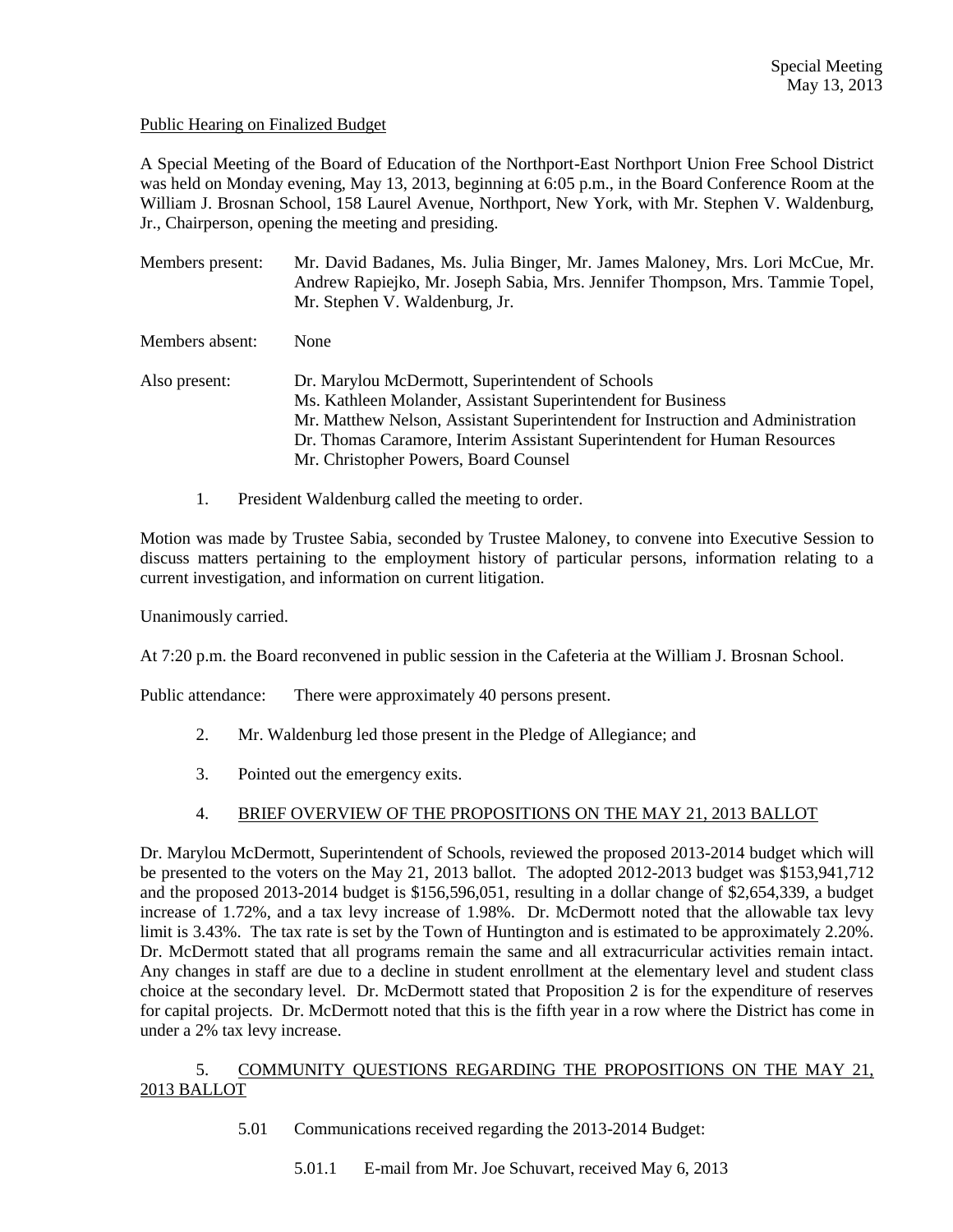Mr. Schuvart had several questions regarding the installation of air conditioning in the auditorium, including what the increase in electrical usage would be due to the operation of the air conditioner, under what conditions will the system be allowed to be utilized, and who will determine when and under what conditions the system will be utilized.

Dr. McDermott stated that the District will have to monitor the costs of running the air conditioning in the auditorium. Dr. McDermott noted that it will not be in use the ten months school is in session, and that fees will be charged for community use.

Dr. McDermott noted that the project is at a standstill until the approval paperwork is processed from the State which is currently in a backlog.

Name Comment Carl Litt Requested that the Board re-evaluate the expenditures in the budget and follow the Resident five year capital plan which has been prepared by the District's Operations and Maintenance Committee through consultation with the District's architects, engineering consultants, and administrative counsel. Mr. Litt stated that he is concerned about the backlog in the plan on prioritized items and the committee's recommendations are needs, now wants.

Armand D'Accordo Stated that the budget is supposed to reflect what the district will actually spend and Resident the District have over \$8 million in under spending. Mr. D'Accordo stated his concern about budget practices, the District's unassigned fund balance, misleading opinions from auditors, and Moody's debt rating. Mr. D'Accordo stated that there are no reasons the District can't have 0% tax rate increase.

# 6. ADJOURN PUBLIC HEARING AND CONVENE INTO SPECIAL BUSINESS **MEETING**

At 7:48 p.m., motion was made by Trustee Rapiejko, seconded by Trustee Badanes, to adjourn the public hearing and convene into a special business meeting.

Unanimously carried.

6.01 President Waldenburg designated the following Board Trustees to bring the voting returns to the William J. Brosnan School (Election Headquarters) on May 21, 2013: Trustee Sabia will deliver the returns from Fifth Avenue Elementary School, Trustee Maloney will deliver the returns from Dickinson Avenue Elementary School, and Trustee Topel will deliver the results from the William J. Brosnan School.

Motion was made by Trustee McCue, seconded by Trustee Sabia, to approve all items under 7.:

## 7. APPROVAL OF MINUTES

- 7.01 Minutes
	- 7.01.1 Special Meeting to Vote on BOCES Budget and Trustees, April 23, 2013

Unanimously carried.

Motion was made by Trustee Binger, seconded by Trustee Rapiejko, to approve all items under 8., except severed item 8.02.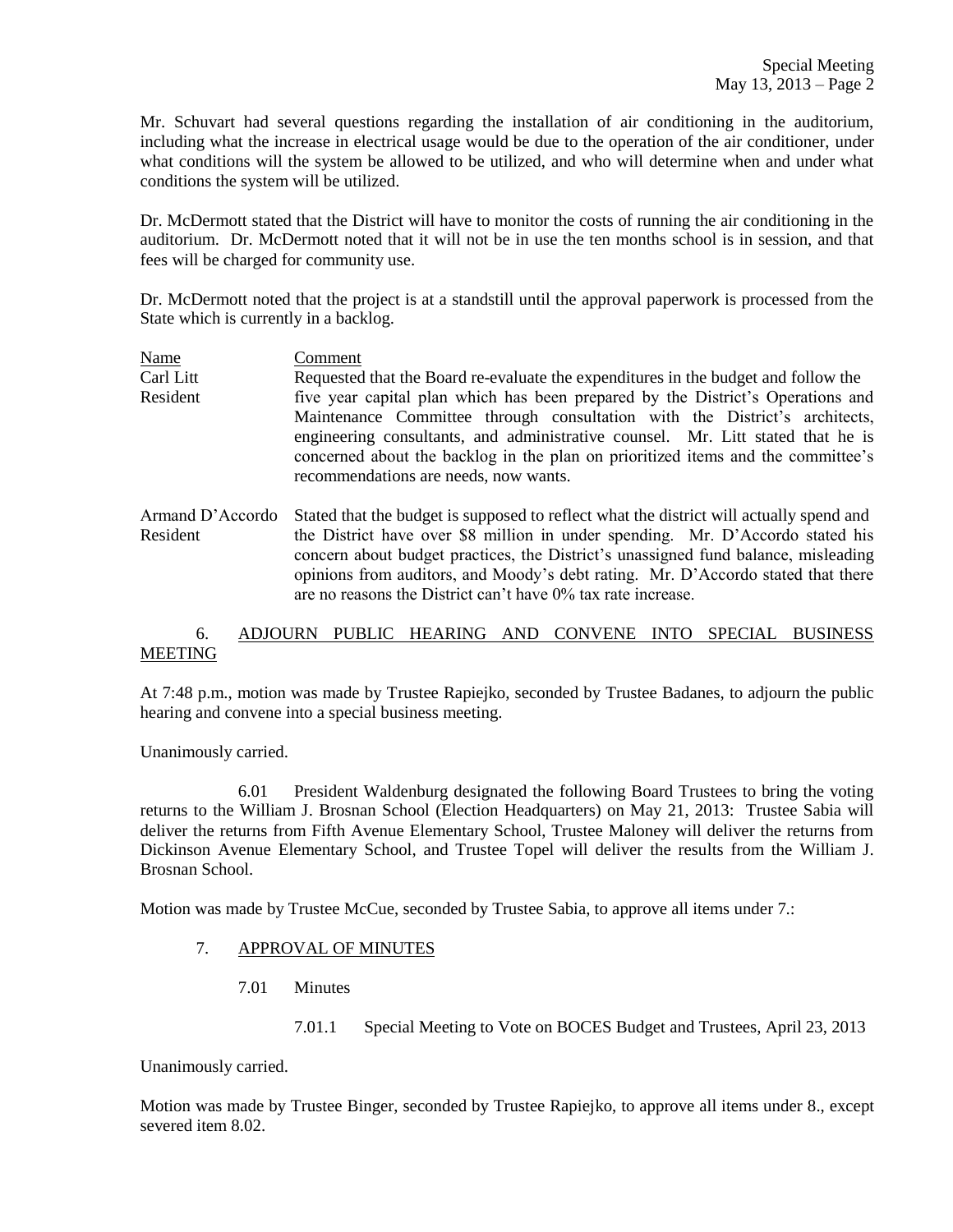#### 8. SUPERINTENDENT'S REPORT, GENERAL – FOR BOARD ACTION

8.01 Personnel Schedules, each dated May 13, 2013, and each attached and made part of the official minutes:

> 8.01.1 Schedule A – Certified Staff 8.01.2 Schedule B – Non-Instructional Staff 8.01.3 Schedule C – Salary Transfers 8.01.4 Schedule D – Extra Pay 8.01.5 Schedule J – Committee on Special Education

Mr. Nicholas Locke, student, stated that he feels there was low enrollment in art courses because there was no physical presentation of the courses offered to the students. Mr. Locke stated that the entire student body is proud of the opportunities offered and also noted that he thinks there is a very high concentration of students who are involved in study hall class.

There was a brief discussion regarding student scheduling and choice of courses affecting tenure areas, free periods and study halls.

Ms. Virginia Locke, parent, stated that she is not in favor of excessing any staff from the Art Department and thinks it is ridiculous to expect a 0% increase in the budget. Ms. Locke stated she values the community and the schools.

Dr. McDermott stated that the student's schedules in elementary regarding art, physical education and adaptive physical education will not change, the adult schedules will change.

Ms. Allison Noonan, parent, stated that art and music enrich students lives, and it is worth an extra 0.02% to eliminate the excessing of these special area teachers.

Ms. Antoinette Blanck, UTN President, stated that there is a rally in Albany on Saturday, June  $8<sup>th</sup>$ . The UTN is sponsoring a bus and is looking for the community to joint in and show the governor and legislators the need to address the tax cap and over dependence on testing.

8.02 Severed

8.03 Approving a Memorandum of Agreement (Labor Agreement for the period July 1, 2012 through June 30, 2015) dated April 5, 2013 between the United Public Service Employees Union (Custodial – Grounds – Maintenance – Transportation) and the Northport-East Northport Union Free School District.

8.04 Approving a Memorandum of Agreement (Religious holidays during September 2012-2013) dated April 5, 2013 between the Northport-East Northport Union Free School District and the United Public Service Employees Union (Custodial – Grounds – Maintenance – Transportation)

Vote on Trustee Badanes motion to approve all items under 8., excluding severed item 8.02 was unanimously carried.

Motion was made by Trustee Waldenburg, seconded by Trustee Thompson, to approve item 8.02, with a revision to the Annual Organization Meeting to be moved to Wednesday, July 2, 2014.

8.02 Adopting the Calendar of 2013-2014 Board of Education Meetings

There was discussion regarding the proposed dates for the budget overview including moving the sessions so the Board has information needed from the State.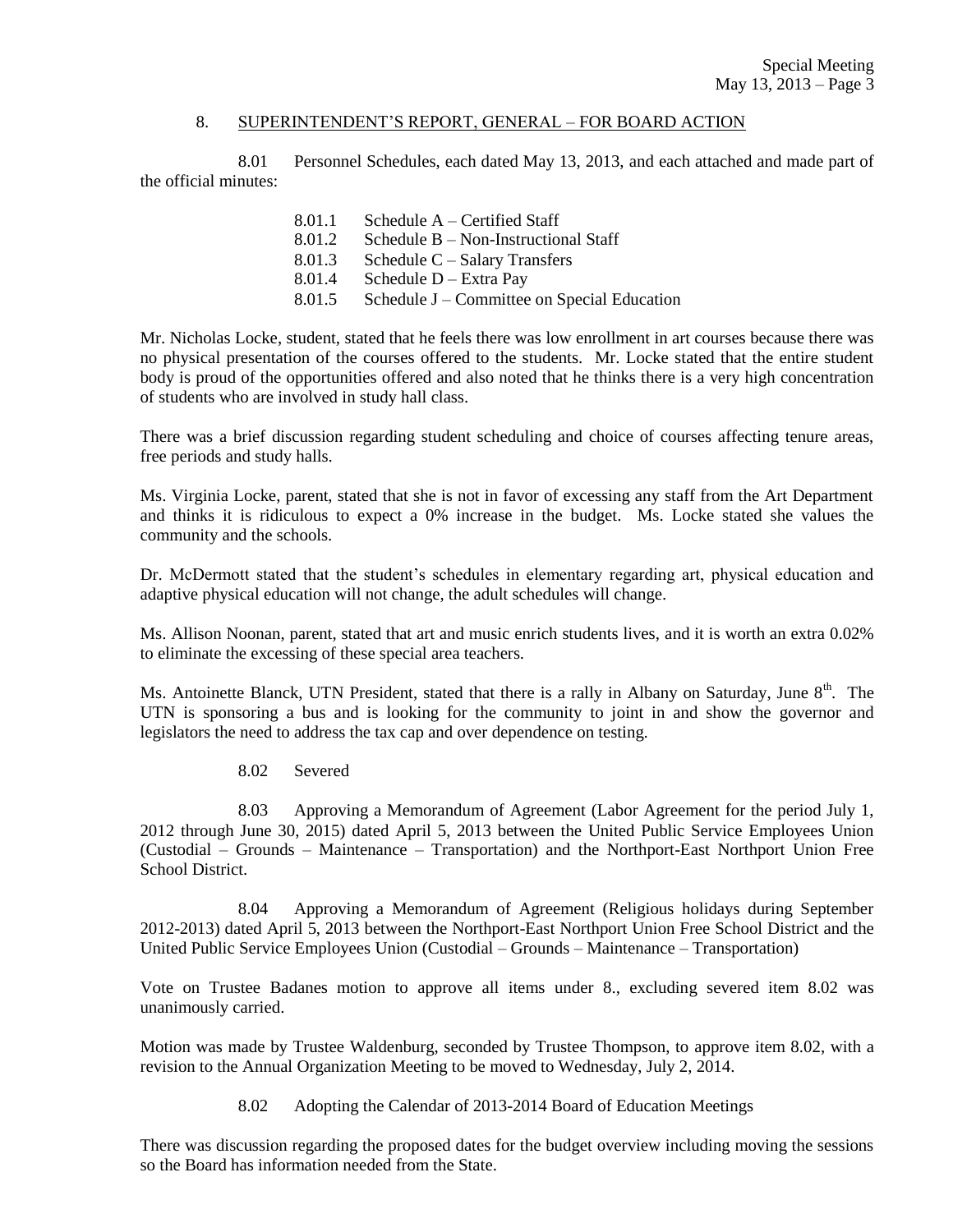Vote on Trustee Waldenburg's motion to adopt the Calendar of 2013-2014 Board of Education meeting, with a revision to the Annual Organization Meeting to be moved to Wednesday, July 2, 2014 was unanimously carried.

Motion was made by Trustee Rapiejko, seconded by Trustee Maloney, to approve all items under 9., including Supplemental 9.28 (Resolution), 9.29 (Grant), and 9.30 (Transfer of Funds), and excluding severed item 9.24 (School Lunch Profit and Loss Statement, February 2013)

#### 9. SUPERINTENDENT'S REPORT, FINANCIAL – FOR BOARD ACTION

9.01 Taking specified action on the following BIDS:

EDUCATIONAL:

9.01.1 AWARD: Musical Instrument Accessories

9.01.2 AWARD: String Instrument Repair

#### BUILDINGS & GROUNDS:

9.01.3 AWARD: Hollow Metal Doors and Associated Hardware

9.01.4 AWARD: Tractor with Front Loader

9.02 Receiving the following donations to the District:

9.02.1 \$25.00 from Daniel and Susan Torpey to the David A. Trachtenberg Memorial Scholarship 9.02.2 \$250.00 from Jill D. and Eric W. Welch to the Geraldine Wolf Welch Memorial Scholarship 9.02.3 \$200.00 from Holly Verderame Burian and Gideon Burian to the Lt. Commander Christopher Tragna Memorial Scholarship 9.02.4 \$500.00 from Lawrence P. and Vaughan M. Kuscko to the Lt. Commander Christopher Tragna Memorial Scholarship 9.02.5 \$500.00 from Margaret L. Shavalier to the Deborah A. Shavalier Memorial Scholarship 9.02.6 \$100.00 from Camilo B. Sierra DVM to the Michael C. Kauffman Memorial Scholarship 9.02.7 \$50.00 from Donald and Donna McNaughton to the Michael C. Kauffman Memorial Scholarship 9.02.8 \$10.00 from Robert and Jacqueline Tallman to the Robert Krueger Scholarship 9.02.9 \$200.00 from the Northport-East Northport Faculty Recital Fundraiser to the Robert Padgett Scholarship 9.02.10 \$100.00 from the Northport-East Northport Faculty Recital Fundraiser to the Garland Butts Scholarship 9.02.11 \$210.00 from the Northport-East Northport Faculty Recital Fundraiser to the James J. Cassara Scholarship 9.02.12 \$200.00 from the Northport-East Northport UFSD Class of 2013 to the David A. Trachtenberg Memorial Scholarship 9.02.13 \$25.00 from Caryn M. Cohen to the Jesse Warren Memorial Scholarship 9.02.14 \$900.00 from Susan Warren-Bachmore to the Jesse Warren Memorial Scholarship

9.03 Approving transfer of general fund appropriations in the 2012-2013 budget

9.04 Approving a Contract between the Northport-East Northport Union Free School District and Coastal Charter Service (NHS)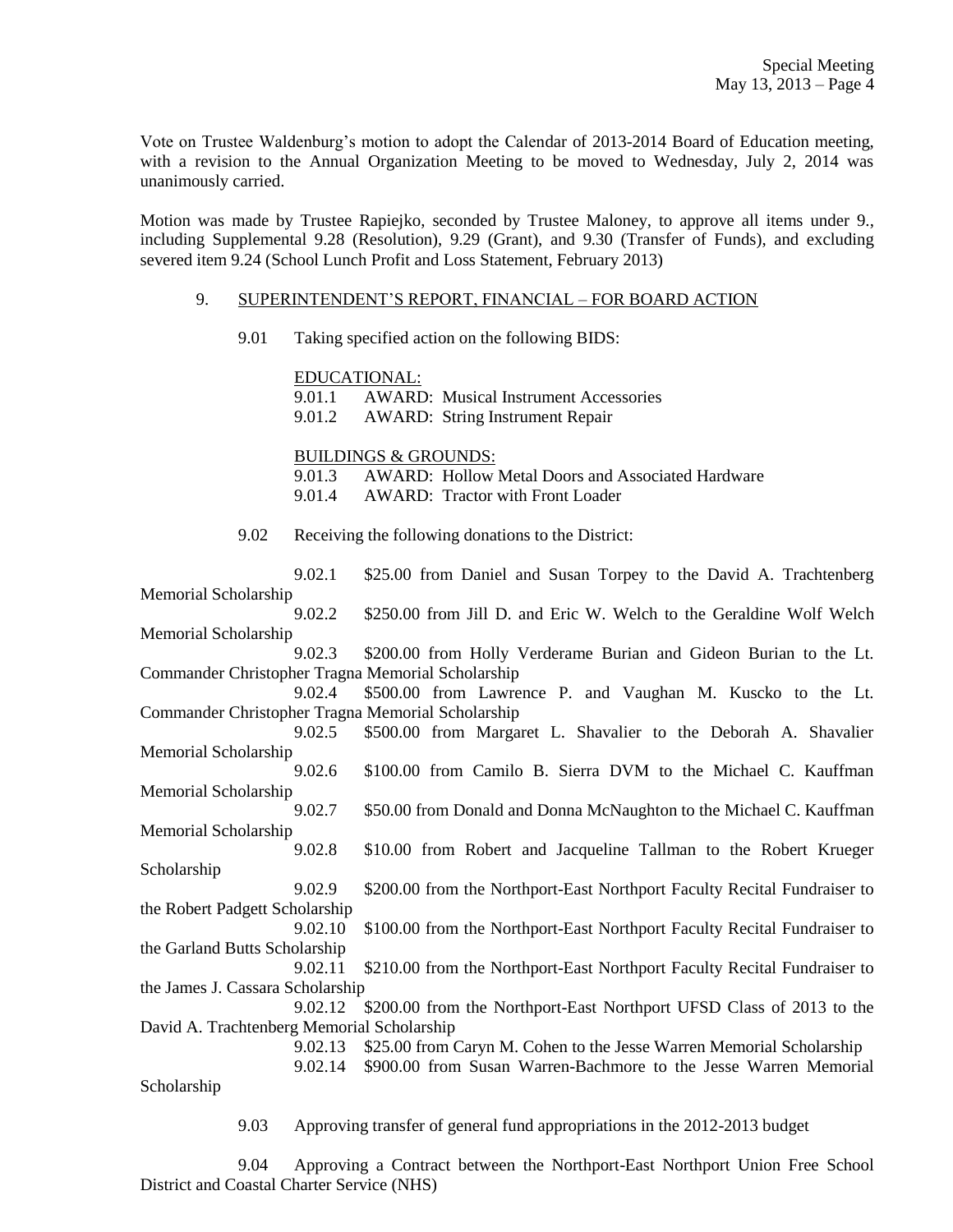9.05 Approving the following resolution:

"BE IT RESOLVED, that the Board of Education hereby gratefully accepts a donation of \$1,000 from Northport-East Northport residents whose names are more fully set forth in the attached document, for the purpose of the Northport High School Dance Class trip to Lincoln Center, New York, May 22, 2013, and increase the 2012-2013 budget code A2110.4161.30.2902 by \$1,000 for this purpose.

BE IT RESOLVED, that the Board of Education hereby approves an increase in the revenue code A2705 of the 2012-2013 budget by \$1,000 with the understanding that this increase in revenue is the result of donations from Northport-East Northport residents."

9.06 Approving the following resolution;

"RESOLVED, that the Board of Education appoints Actuarial & Technical Solutions, Inc. to provide an actuarial valuation of the District's other postemployment benefit (OPEB) obligation under GASB 45 for the year ending June 30, 2013 at a cost of \$10,000.00"

9.07 Approving an Engagement Letter from Albrecht, Viggiano, Zureck & Company for the preparation of the District's June 30, 2013 financial statements

9.08 Approving the following resolution authorizing the issuance of Tax Anticipation Notes not to exceed \$42,000,000.00 in anticipation of the receipt of taxes to be levied for the fiscal year ending June 30, 2014:

# **TAX ANTICIPATION NOTE RESOLUTION OF NORTHPORT-EAST NORTHPORT UNION FREE SCHOOL DISTRICT, NEW YORK, ADOPTED MAY 13, 2013, AUTHORIZING THE ISSUANCE OF NOT TO EXCEED \$42,000,000 TAX ANTICIPATION NOTES IN ANTICIPATION OF THE RECEIPT OF TAXES TO BE LEVIED FOR THE FISCAL YEAR ENDING JUNE 30, 2014**

RESOLVED BY THE BOARD OF EDUCATION OF NORTHPORT-EAST NORTHPORT UNION FREE SCHOOL DISTRICT, IN THE COUNTY OF SUFFOLK, NEW YORK, AS FOLLOWS:

Section 1. Tax Anticipation Notes (herein called "Notes") of Northport-East Northport Union Free School District, in the County of Suffolk, New York (herein called "District"), in the principal amount of not to exceed \$42,000,000, and any notes in renewal thereof, are hereby authorized to be issued pursuant to the provisions of Sections 24.00 and 39.00 of the Local Finance Law, constituting Chapter 33-a of the Consolidated Laws of the State of New York (herein called "Law").

Section 2. The following additional matters are hereby determined and declared:

(a) The Notes shall be issued in anticipation of the collection of real estate taxes to be levied for school purposes for the fiscal year commencing July 1, 2013 and ending June 30, 2014, and the proceeds of the Notes shall be used only for the purposes for which said taxes are levied.

(b) The Notes shall mature within the period of one year from the date of their

(c) The Notes are not issued in renewal of other notes.

issuance.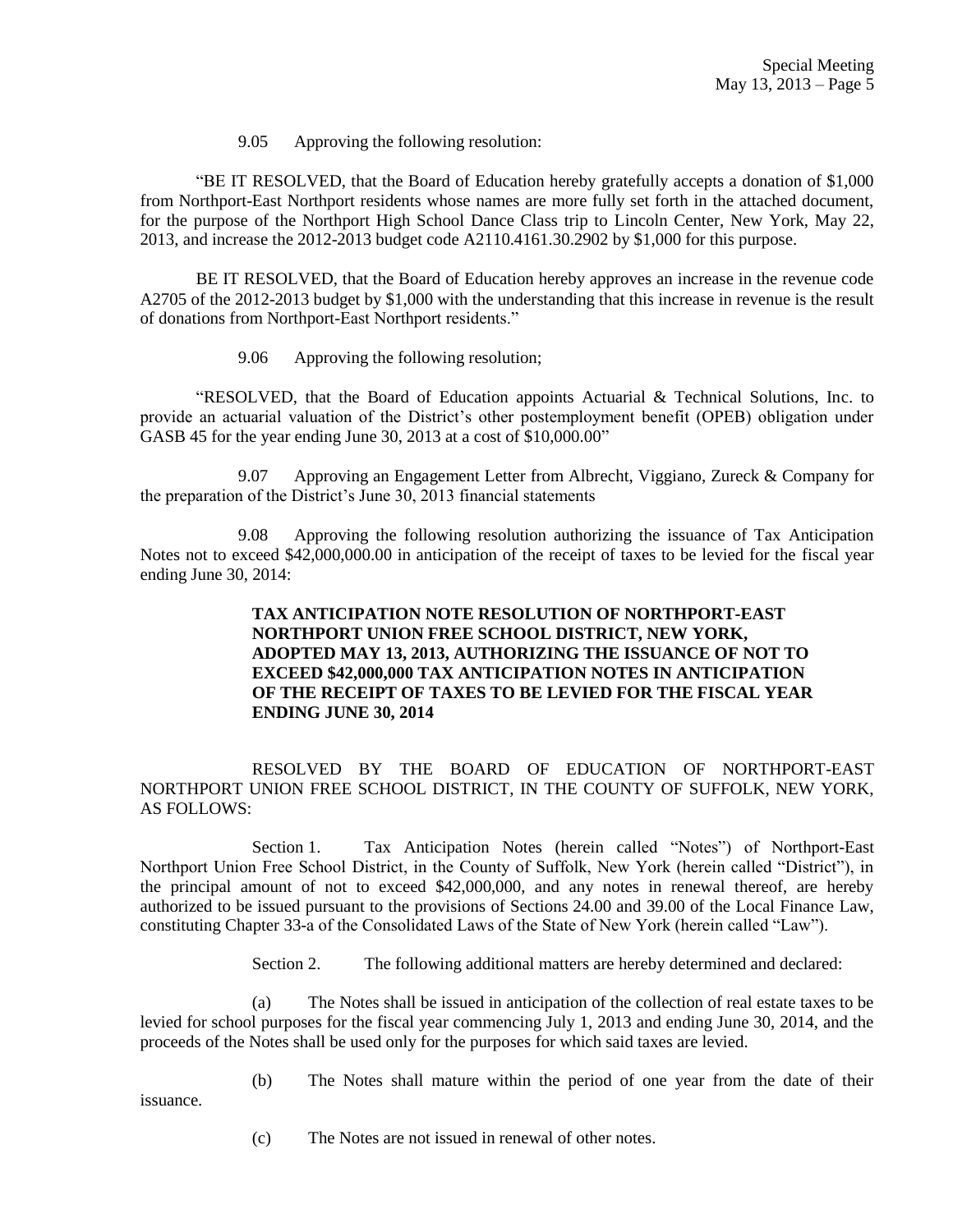(d) The total amount of such taxes remains uncollected at the date of adoption of this

resolution.

Section 3. The Notes hereby authorized shall contain the recital of validity prescribed by Section 52.00 of the Law and shall be general obligations of the District, and the faith and credit of the District are hereby pledged to the punctual payment of the principal of and interest on the Notes and unless the Notes are otherwise paid or payment provided for, an amount sufficient for such payment shall be inserted in the budget of the District and a tax sufficient to provide for the payment thereof shall be levied and collected.

Section 4. Subject to the provisions of this resolution and the Law, and pursuant to Sections 50.00, 56.00, 60.00 and 61.00 of the Law, the power to sell and issue the Notes authorized pursuant hereto, or any renewals thereof, and to determine the terms, form and contents, including the manner of execution, of such Notes, and to execute arbitrage certifications relative thereto, is hereby delegated to the President of the Board of Education, the chief fiscal officer of the District.

Section 5. The Notes shall be executed in the name of the District by the manual signature of the President of the Board of Education, the Vice President of the Board of Education, the District Treasurer, the District Clerk, or such other officer of the District as shall be designated by the chief fiscal officer of the District, and shall have the corporate seal of the District impressed or imprinted thereon which corporate seal may be attested by the manual signature of the District Clerk.

Section 6. This resolution shall take effect immediately.

9.09 Approving a Supplementary Education Services Agreement between the Northport-East Northport Union Free School District and Free the Children (BAS)

9.10 Approving the following resolution:

"BE IT RESOLVED, that the Board of Education hereby gratefully accepts a donation of \$675 from Northport-East Northport residents whose names are more fully set forth in the attached document, for the purposes of covering the cost of transportation for a Northport High School Urban Studies class field trip and increase the 2012-2013 budget code A2110.4161.30.2903 by \$675 for this purpose.

BE IT RESOLVED, that the Board of Education hereby approves an increase in the revenue code A2705 of the 2012-2013 budget by \$675 with the understanding that this increase in revenue is the result of donations from Northport-East Northport residents"

9.11 Approving the following resolution:

"BE IT RESOLVED, that the Board of Education hereby gratefully accepts a donation of \$150 from Northport-East Northport residents whose names are more fully set forth in the attached document, for the purposes of covering the cost of transportation for the Northport Middle School Sixth Grade trip to Medieval Times in Lyndhurst, New Jersey, Monday, May 13, 2013 and increase the 2012-2013 budget code A2110.4161.23.2902 by \$150 for this purpose.

BE IT RESOLVED, that the Board of Education hereby approves an increase in the revenue code A2705 of the 2012-2013 budget by \$150 with the understanding that this increase in revenue is the result of donations from Northport-East Northport residents"

9.12 Approving a 2012-2013 Service Agreement between the Northport-East Northport Union Free School District and Pioneer Speech and Language Intervention

9.13 Approving an Agreement between the Northport-East Northport Union Free School District and SCO Family of Services/Madonna Heights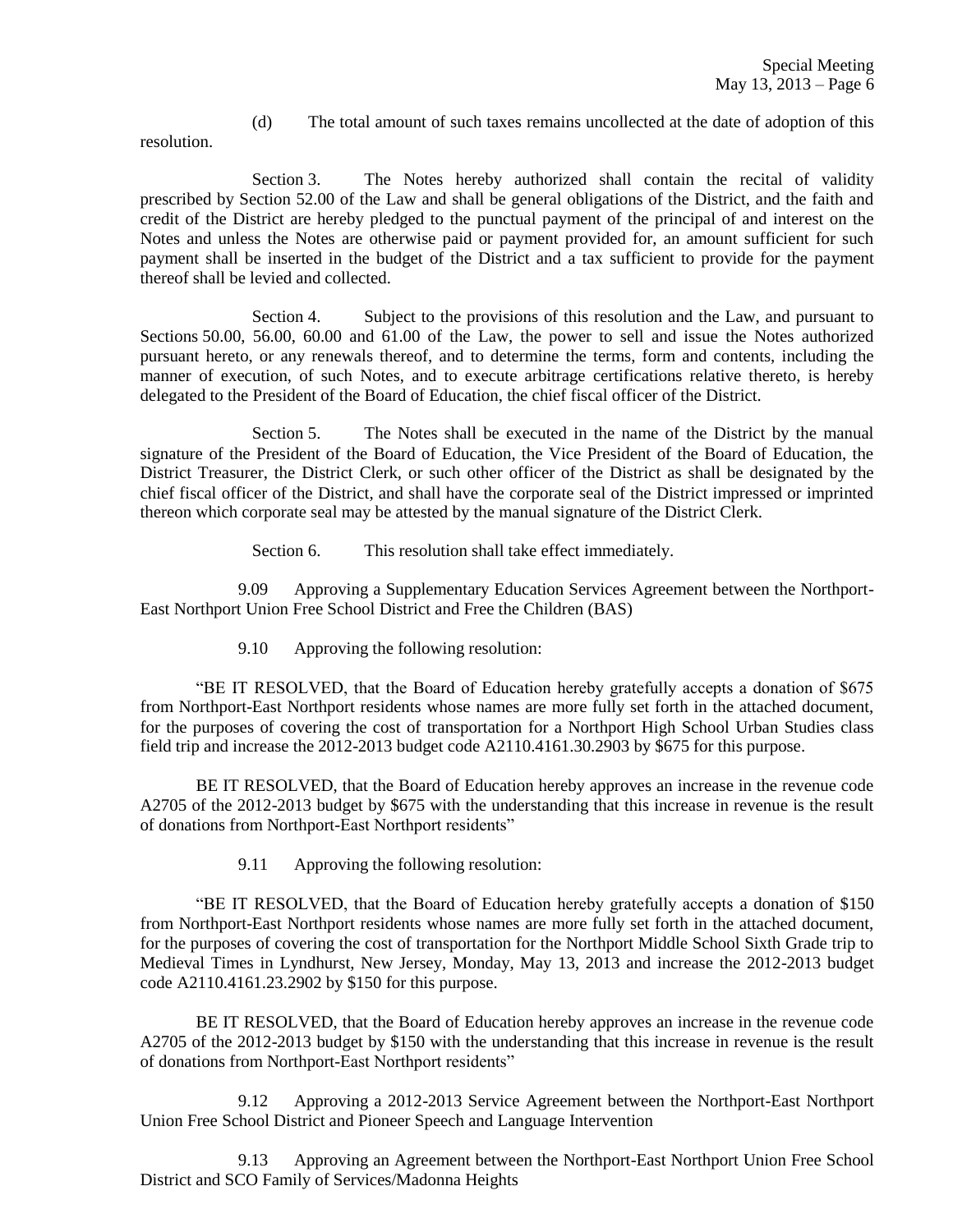9.14 Approving a Supplementary Education Services Agreement between the Northport-East Northport Union Free School District and Life Center Counseling and Health Services (NHS)

9.15 Approving the Treasurer's Report and Monthly Summary of Receipts and Disbursements:

9.15.1 Treasurer's Report for the period February 1, 2013 through February

9.15.2 Monthly Summary of Receipts and Disbursements for February 2013

9.16 Approving Schedule of Investments as of February 28, 2013

9.17 Approving Collateral Schedule for February 2013

9.18 Approving Bank Reconciliation Report for the Month Ended February 28, 2013

9.19 Approving the General Fund Projected Cash Flow Statement for the year ending 2012-2013, Actual Data July 1, 2012 – February 28, 2013, Estimated Data March 1, 2013 – June 30, 2013

9.20 Approving Monthly Revenue and Budget Status Report – School Lunch Fund for the month ending February 28, 2013

9.21 Approving Monthly Revenue and Budget Status Report – Special Aid Fund for the month ending February 28, 2013

9.22 Approving Monthly Revenue and Budget Status Report – General Fund for the month ending February 28, 2013

9.23 Approving Monthly Revenue and Budget Status Report – Capital Fund for the month ending February 28, 2013

9.24 Severed

28, 2013

9.25 Approving Claims Auditor's Report for Warrants and Schedule of Claims for payments dated:

February 2013 (Wire Transfer Report), February 8, 2013 (Payroll Trust & Agency Warrant), February 15, 2013 (Accounts Payable Warrant), February 22, 2013 (Payroll Trust & Agency Warrant), February 28, 2013 (Accounts Payable Warrant), February 2013 (Claims Audit Report)

9.26 Approving Claims Auditor's Report – Payroll Audit for the Payroll Distribution/Audit dated February 22, 2013 (William J. Brosnan School)

9.27 Approving the following resolution:

"BE IT RESOLVED, that the Board of Education hereby gratefully accepts a donation of \$40,013.79 from the East Northport Parents Charitable Foundation, for the purposes of Dickinson Avenue Elementary School trip to Washington D.C. and increase the 2012-2013 budget code A2110.4010.00.2901 by \$40,013.79 for this purpose.

BE IT RESOLVED, that the Board of Education hereby approves an increase in the revenue code A2705 of the 2012-2013 budget by \$40,013.79 with the understanding that this increase in revenue is the result of donations from the East Northport Parents Charitable Foundation"